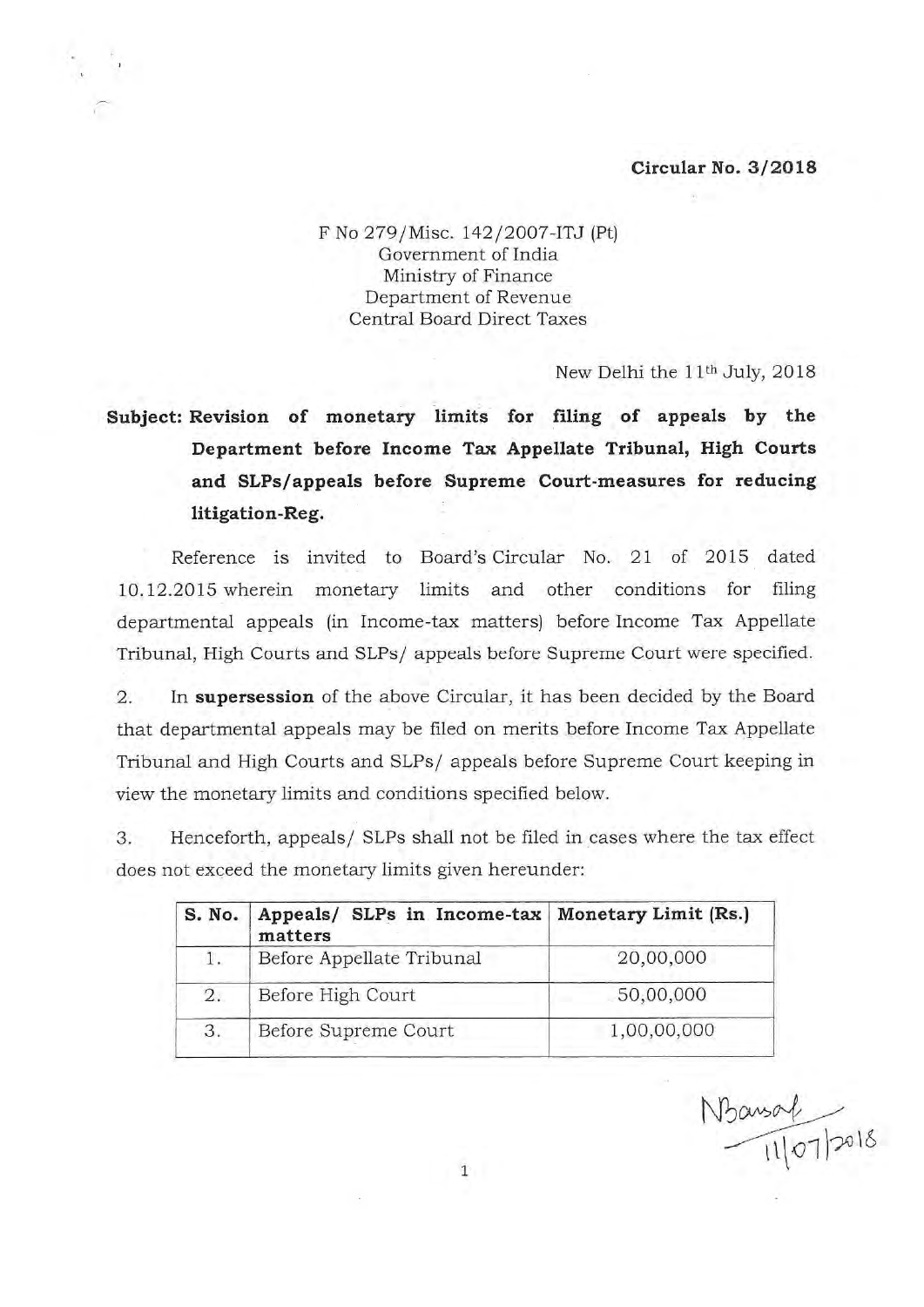It is clarified that an appeal should not be filed merely because the tax effect in a case exceeds the monetary limits prescribed above. Filing of appeal in such cases is to be decided **on merits** of the case.

4. For this purpose, 'tax effect' means the difference between the tax on the total income assessed and the tax that would have been chargeable had such total income been reduced by the amount of income in respect of the issues against which appeal is intended to be filed (hereinafter referred to as 'disputed issues'). Further, 'tax effect' shall be tax including applicable surcharge **and cess.** However, the tax will not include any interest thereon, except where chargeability of interest itself is in dispute. In case the chargeability of interest is the issue under dispute, the amount of interest shall be the tax effect. In cases where returned loss is reduced or assessed as income, the tax effect would include notional tax on disputed additions. In case of penalty orders, the tax effect will mean quantum of penalty deleted or reduced in the order to be appealed against.

5. The Assessing Officer shall calculate the tax effect separately for every assessment year in respect of the disputed issues in the case of every assessee. If, in the case of an assessee, the disputed issues arise in more than one assessment year, appeal can be filed in respect of such assessment year or years in which the tax effect in respect of the disputed issues exceeds the monetary limit specified in para 3. No appeal shall be filed in respect of an assessment year or years in which the tax effect is less than the monetary limit specified in para 3. In other words, henceforth, appeals can be filed only with reference to the tax effect in the relevant assessment year. However, in case of a composite order of any High Court or appellate authority, which involves more than one assessment year and common issues in more than one assessment year, appeals shall be filed in respect of all such assessment years even if the tax effect is less than the prescribed monetary limits in any of the year(s), if it is decided to file appeal in respect of the year(s) in which tax effect exceeds the monetary limit prescribed. In case where a composite order/

 $N$ Baught 2018

2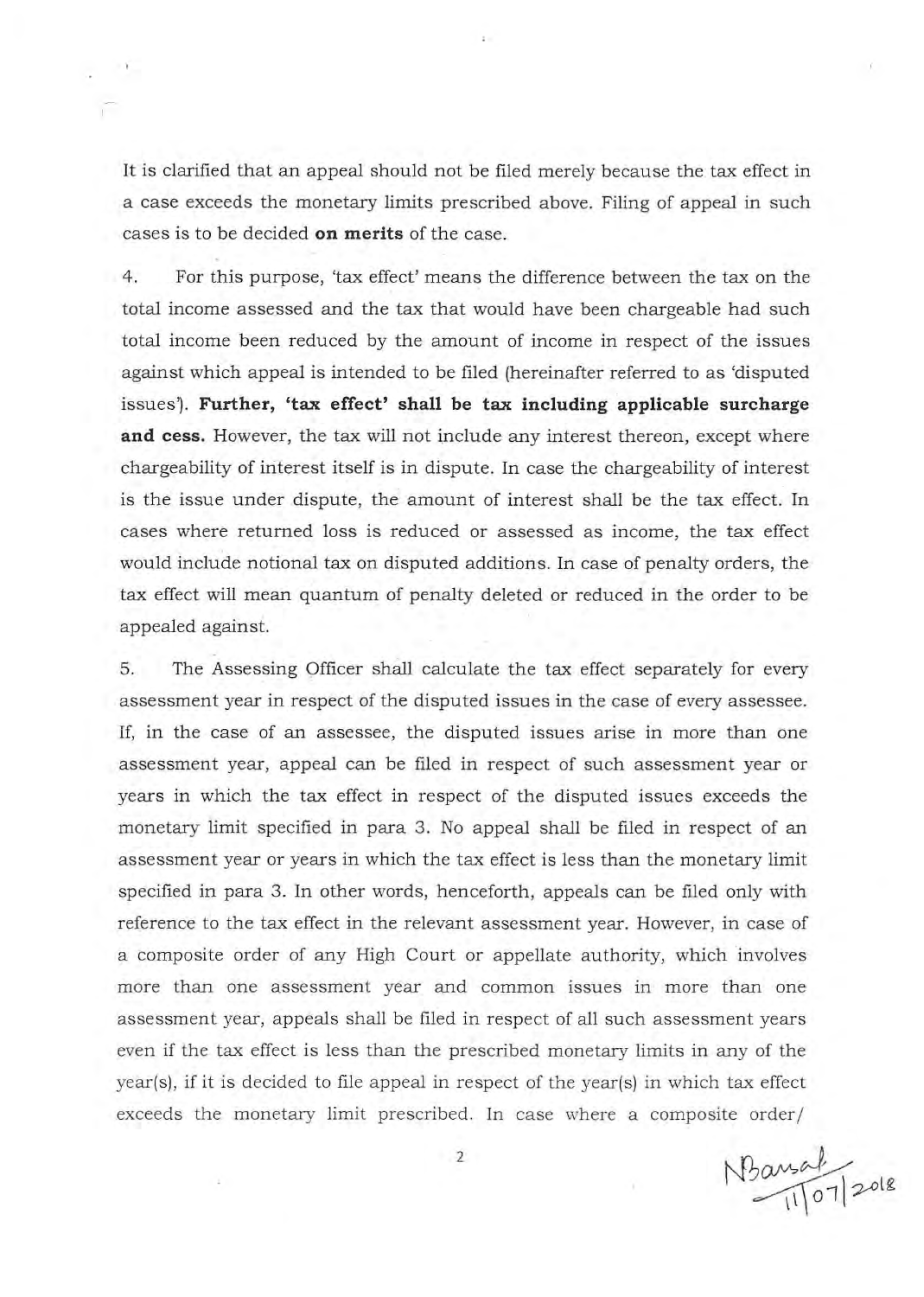judgement involves more than one assessee, each assessee shall be dealt with separately.

6. Further, where income is computed under the provisions of section 115JB or section 115JC, for the purposes of determination of 'tax effect', tax on the total income assessed shall be computed as per the following formula-

 $(A - B) + (C - D)$ 

where.

 $A =$  the total income assessed as per the provisions other than the provisions contained in section 115JB or section 115JC (herein called general provisions);

 $B =$  the total income that would have been chargeable had the total income assessed as per the general provisions been reduced by the amount of the disputed issues under general provisions;

 $C =$  the total income assessed as per the provisions contained in section 115JB or section 115JC;

 $D =$  the total income that would have been chargeable had the total income assessed as per the provisions contained in section 115JB or section 1I5JCwas reduced by the amount of disputed issues under the said provisions:

However, where the amount of disputed issues is considered both under the provisions contained in section 115JB or section 115JC and under general provisions, such amount shall not be reduced from total income assessed while determining the amount under item D.

7. **In a case where appeal before a Tribunal or a Court is not filed only on account of the tax effect being less than the monetary limit specified** 

 $N$ bausaf  $\frac{1}{10^{7}}$  2018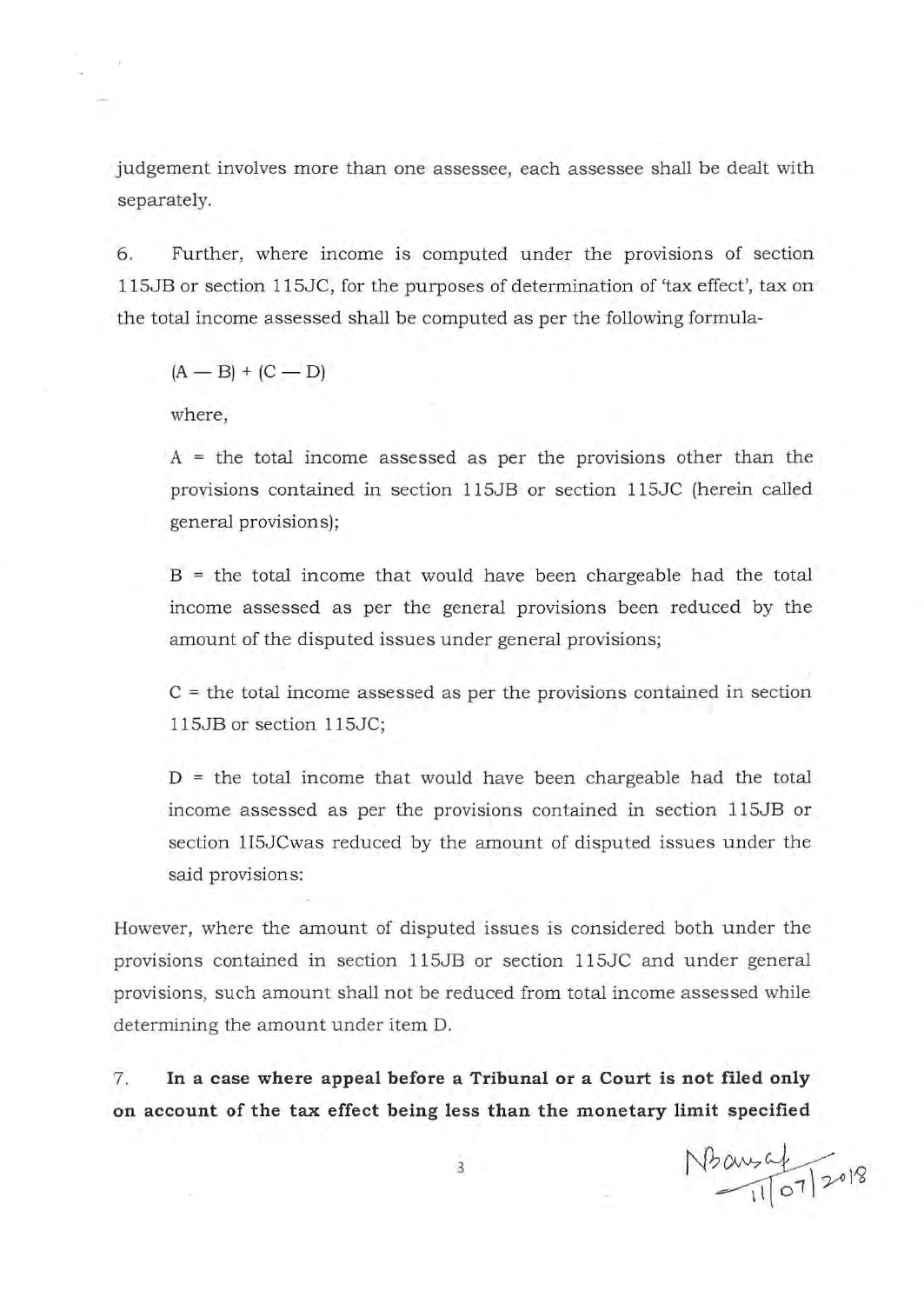above, the Pr. Commissioner of Income-tax/ Commissioner of Income Tax **shall specifically record that "even though the decision is not acceptable, appeal is not being filed only on the consideration that the tax effect is less than the monetary limit specified in this Circular". Further, in such cases, there will be no presumption that the Income-tax Department has**  acquiesced in the decision on the disputed issues. The Income-tax Department shall not be precluded from filing an appeal against the disputed issues in the case of the same assessee for any other assessment year, or in the case of any other assessee for the same or any other assessment year, if the tax effect exceeds the specified monetary limits.

 $1.3 - 1.0$ 

8. **In** the past, a number of instances have come to the notice of the Board, whereby an assessee has claimed relief from the Tribunal or the Court only on the ground that the Department has implicitly accepted the decision of the Tribunal or Court in the case of the assessee for any other assessment year or in the case of any other assessee for the same or any other assessment year, by not filing an appeal on the same disputed issues. The Departmental representatives/ counsels must make every effort to bring to the notice of the Tribunal or the Court that the appeal in such cases was not filed or not admitted only for the reason of the tax effect being less than the specified monetary limit and, therefore, no inference should be drawn that the decisions rendered therein were acceptable to the Department. Accordingly, they should impress upon the Tribunal or the Court that such cases do not have any precedent value and also bring to the notice of the Tribunal/ Court the provisions of sub section (4) of section 268A of the Income-tax Act, 1961 which read as under :

*"(4) The Appellate Tribunal or Court, hearing such appeal or reference, shall have regard to the orders, instructions or directions issued under sub-section (1) and the circumstances under which such appeal or application for reference was filed or not filed* in *respect of any case."* 

 $N$ Bours af<br>11/07/2018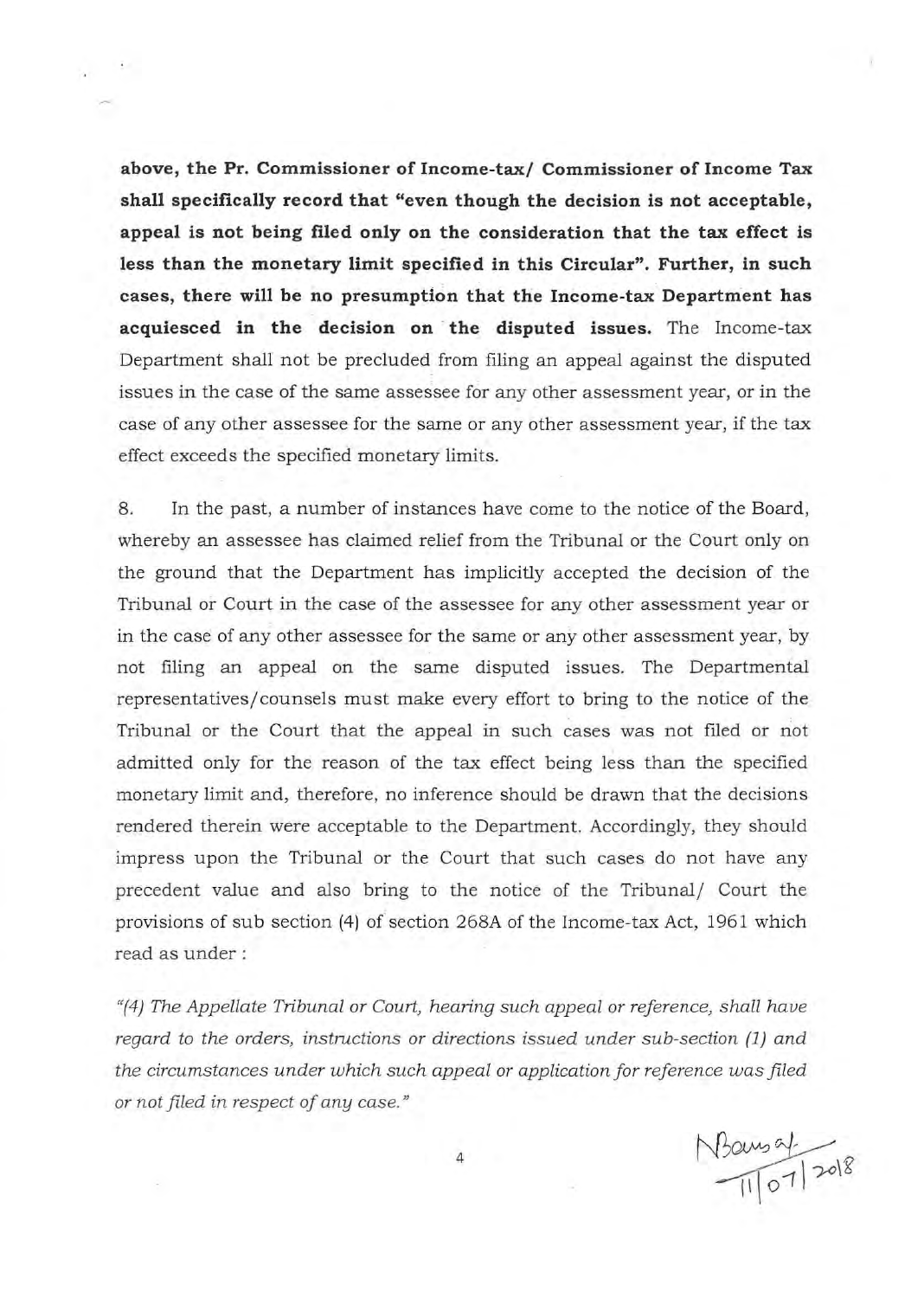9. As the evidence of not filing appeal due to this Circular may have to be produced in courts, the judicial folders in the office of Pr.CsIT / CsIT must be maintained in a systemic manner for easy retrieval.

10. Adverse judgments relating to the following issues should be **contested on merits** notwithstanding that the tax effect entailed is less than the monetary limits specified in para 3 above or there is no tax effect:

(a) Where the Constitutional validity of the provisions of an Act or Rule is under challenge, or

(b) Where Board's order, Notification, Instruction or Circular has been held to be illegal or ultra vires, or

(c) Where Revenue Audit objection in the case has been accepted by the Department, or

(d) Where the addition relates to undisclosed foreign assets/ bank accounts.

11. The monetary limits specified in para 3 above shall not apply to writ matters and Direct tax matters other than Income tax. Filing of appeals in other Direct tax matters shall continue to be governed by relevant provisions of statute and rules. Further, in cases where the tax effect is not quantifiable or not involved, such as the case of registration of trusts or institutions under section 12A/ 12AA of the IT Act, 1961 etc., filing of appeal shall not be governed by the limits specified in para 3 above and decision to file appeals in such cases may be taken **on merits** of a particular case.

12. It is clarified that the monetary limit of Rs. 20 lakhs for filing appeals before the ITAT would apply equally to cross objections under section 253(4) of the Act. Cross objections below this monetary limit, already filed, should be pursued for dismissal as withdrawn/ not pressed. Filing of cross objections below the monetary limit may not be considered henceforth. Similarly, references to High Courts and SLPs/ appeals before Supreme Court below the monetary limit of Rs. 50 lakhs and Rs. 1 Crore respectively should be pursued for

5

R.

 $N$ Baugat